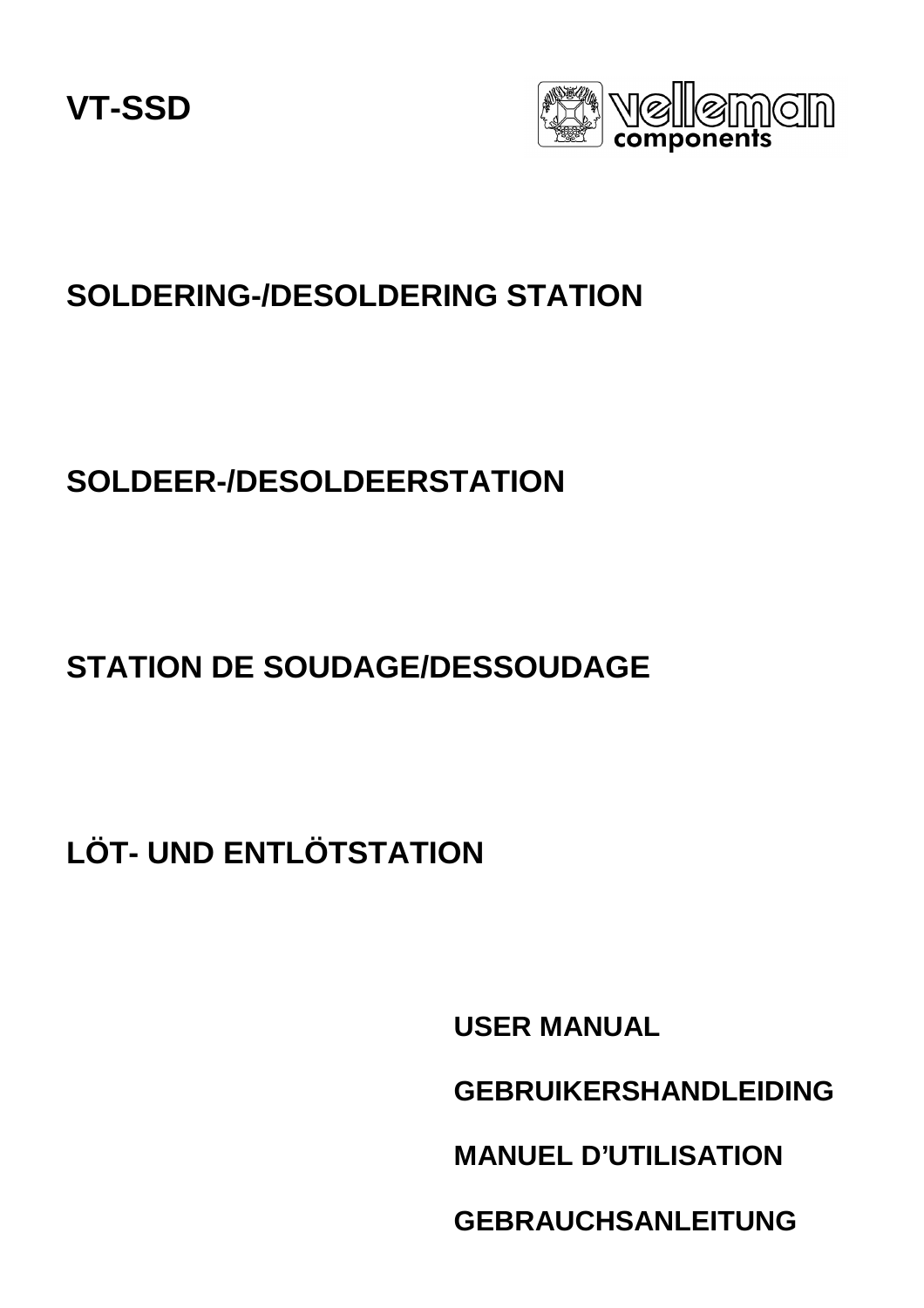### **VT-SSD --- SOLDERING / DESOLDERING STATION**

#### **1. Introduction**

Congratulations ! You have selected the ideal solution for all your soldering/desoldering applications ! We are confident that the versatility and the many special features of the VT-SSD will satisfy your every need.

We advise you to read this instruction manual carefully. This will enable you to maximise the advantages of your new soldering/desoldering station.

#### **2. Special Features**

- ENERGY SAVER : this new feature will automatically be activated whenever the desoldering station remains unused for more than fifteen minutes. The "Pause" LED will light up, indicating that the temperature of the tip has been reduced by 1/3. This reduces power consumption and extends the life of the tip.
- DELAYED SUCTION : This feature allows the pump to continue its suction for 1.5 seconds after the control switch has been released. This eliminates the problem of solder clogging the tip.
- TEMPERATURE CONTROL SWITCHES : For quick and precise temperature adjustments. Turn clockwise for a temperature increase and vice versa.
- LIGHT SOLDERING IRON : ergonomic mini handle that does not heat up.

#### **3. Description**

The VT-SSD is equipped with a self-contained, electronically controlled vacuum pump. The vacuum pump is maintenance-free. It will not overload with continuous use. The vacuum pump provides a max. suction of 60cm/Hg (23"/Hg) and is activated by a push-button switch located on the housing. The solder collector in the handpiece can easily be removed for cleaning purposes. The internal aluminium cooling strip prevents the solder from flowing to the tip too quickly and the ventilation slots keep the handle cool.

The VT-SSD's electronic circuitry enables the user to install soldering temperatures between 200 and 480°C (400 to 900°F) and desoldering temperatures between 300 and 450°C (580 to 850°F) without having to replace the tip or the heating element. The soldering iron contains a highly insulated, Japanese-made ceramic heating element. The desoldering iron is equipped with a precision-wound heating element. The temperature is maintained to within  $\pm 3^{\circ}C$  ( $\pm 6^{\circ}F$ ) of the normal operating temperature through a PTC sensor (for the ceramic heating element of the soldering iron) and a thermocouple sensor (for the heating element of the desoldering iron). The heating element heats up very quickly and temperature corrections are executed swiftly thanks to the exceptionally high maximum temperature : only one minute is required to reach a temperature of 650 to 750°C (1200 to 1380°. The ergonomic design and the silicone rubber handgrip improve user comfort.

The revolutionary "zero voltage" switching design also protects voltage- and current-sensitive components (CMOS devices, etc.) against the damaging current and transient voltage spikes commonly produced by less efficient, mechanically switched stations. The heating elements are galvanically isolated from the electrical supply by an isolating transformer that prevents the system from using a max. tension higher than a (safe) 24VAC. Both the soldering and desoldering iron are equipped with a temperature control switch located under the potentiometers on the front panel. This switch enables the user to execute rapid and precise temperature adjustments whenever necessary.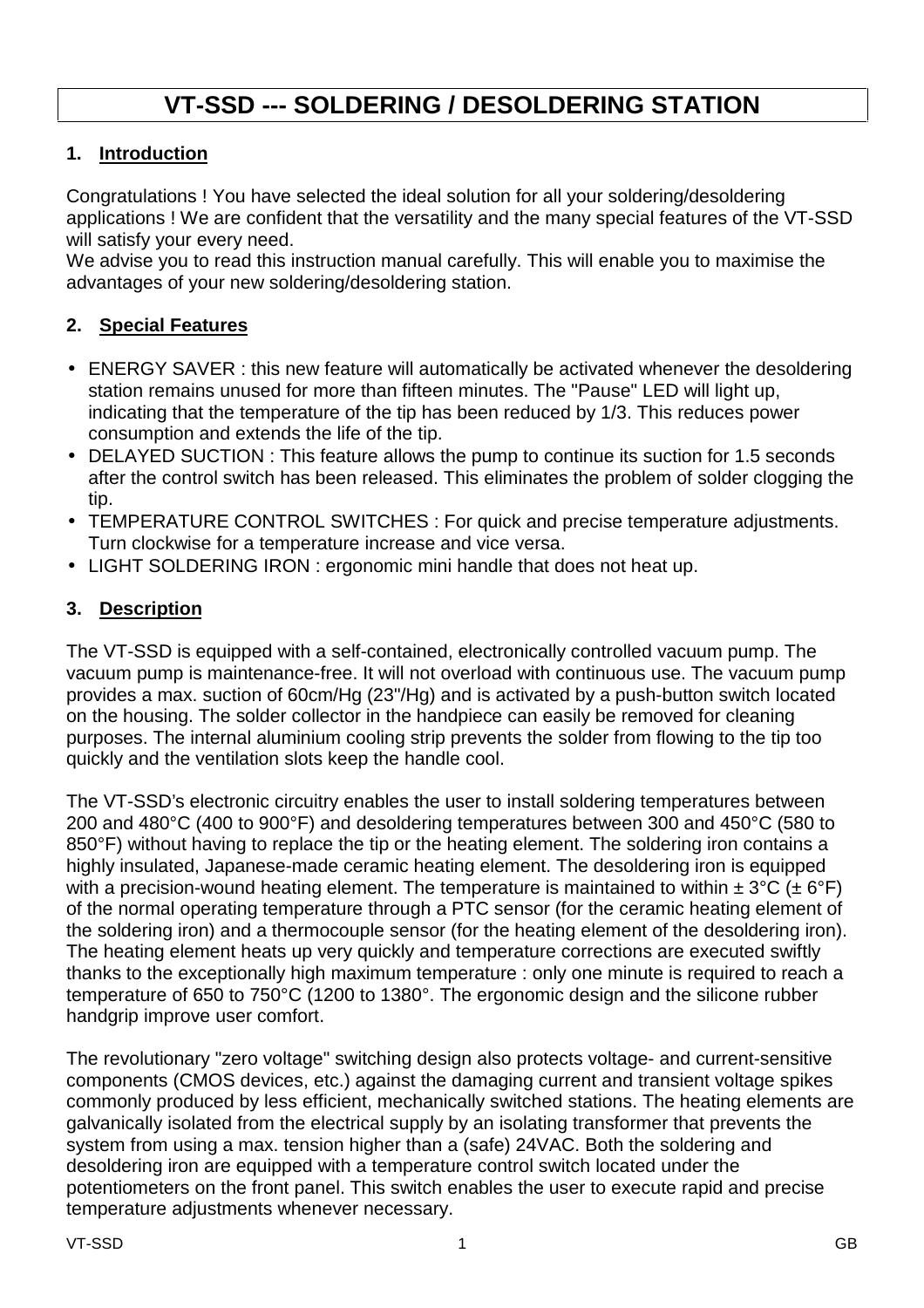This soldering/desoldering station is designed to meet the present and future needs of the electronic production industry. The VT-SSD is engineered to meet the stringent demands of hobbyists, maintenance personnel and production people alike.

#### **4. Operating Temperature**

#### SOLDERING

The most common soldering alloys used in the electronics industry consist of 60% tin and 40% lead. The operating temperature of this type of solder is detailed below and can vary from manufacturer to manufacturer.

| Melting point                                        | $:215^{\circ}$ C | (or 419°F)                 |
|------------------------------------------------------|------------------|----------------------------|
| <b>Normal Operation</b>                              |                  | : 270-320°C (or 518-608°F) |
| Production Line Operation : 320-380°C (or 608-716°F) |                  |                            |

A good joint is assured if the iron's operating temperature is set within the parameters suitable for the type of solder being used. The solder will flow too slowly if the temperature is too low ; if the temperature is too high, the flux in the solder may burn which will give rise to billowing white smoke. In turn, this will result in a dry joint or in permanent damage to the PCB.

#### DESOLDERING

Recommended tip temperatures are detailed below. They can vary from joint to joint.

For a small joint : 320-360°C (or 608-680°F) For a larger joint : 370-400°C (or 698-752°F)

If the temperature is too low, the solder will flow too slowly and this may cause the tip to clog ; you may burn the PCB if the temperature is too high.

#### **5. Operating Instructions**

Verify whether the operating voltage of the unit is identical to that of the electrical supply. Make sure the device was not damaged in transit.

This unit contains :

- A. DIA60A : a desoldering iron with tip
- B. 107ESD : a soldering iron with tip
- C. Two iron holders
- D. An AC power cord with plug

Accessories :

- A. 2 sponges
- B. 1 wire brush
- C. 1 cooling strip
- D. 1 probe with a Ø 0.7mm
- E. 10 filters
- F. 1 wire spring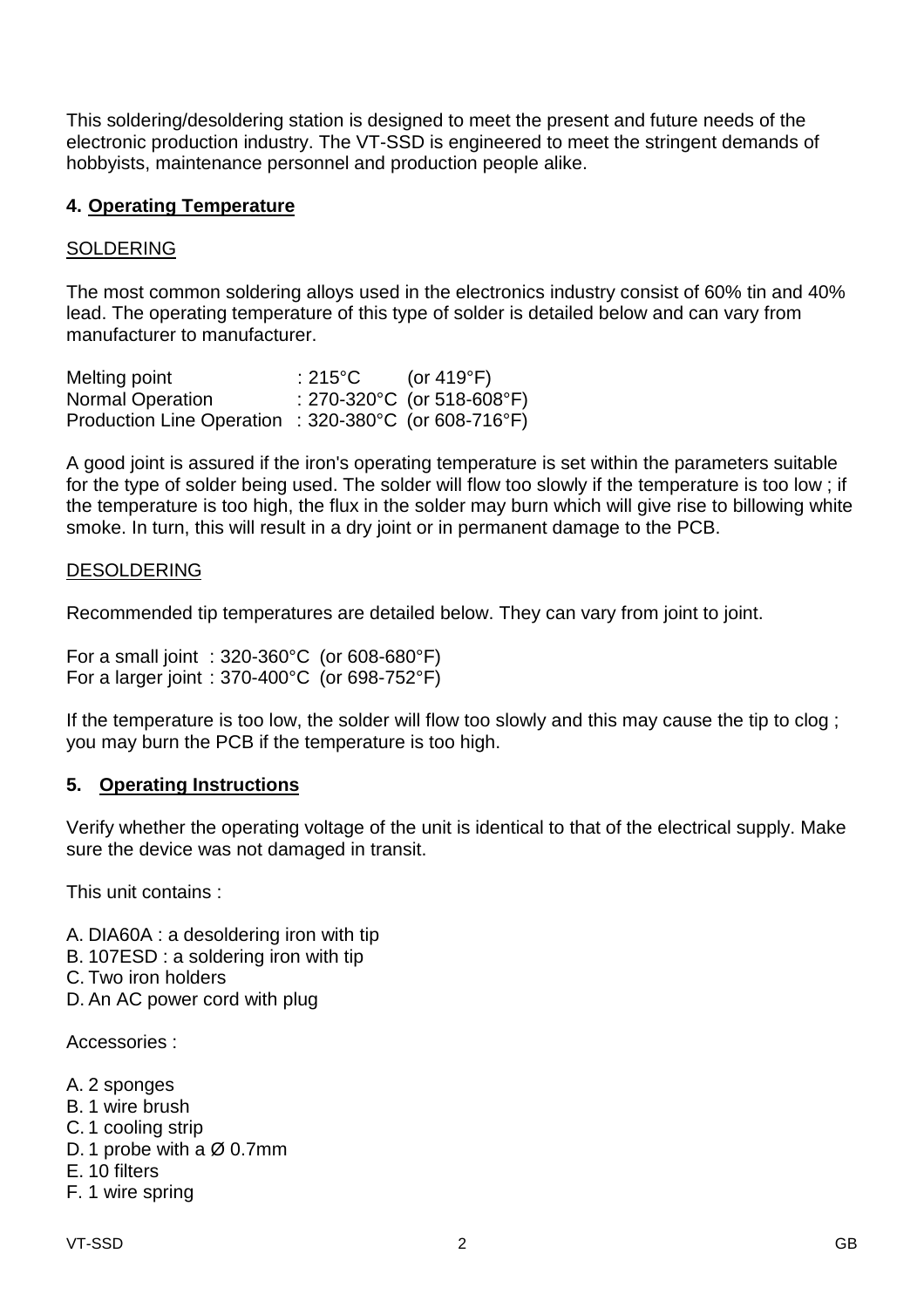#### OPERATING PROCEDURE FOR SOLDERING AND DESOLDERING ACTIVITIES

#### GENERAL

- 1. Make sure the unit's power switch is in the "OFF"-position.
- 2. Plug in the soldering and desoldering handpiece and connect the vacuum tube to the VACconnection.
- 3. Connect the AC power cord to the mains inlet.
- 4. Place the temperature control switches in the "MIN"-position.
- 5. Place the power switch in the "ON"-position and do the same for both the "SOLDER" and the "DESOLDER" switches. Both pilot lamps will light up.
- 6. Tin the surface of both the soldering and the desoldering tip by applying a new protective layer of solder.
- 7. Set both temperature control switches to the desired temperature 3 minutes after the station is warmed up. The unit is ready for use when it reaches the preset temperature : the pilot light will extinguish at this time.

#### REMARKS

- ♦ The soldering and desoldering irons can be used simultaneously.
- ♦ The energy-saving feature will automatically engage if the desoldering station remains inactive for more than 15 minutes (indicated by the green "PAUSE" indicator light). The temperature will be reduced by 1/3, which prolongs the life of the tip. Activate the red button on the handle of the desoldering iron in order to disengage the power-saving feature. The temperature will now be increased until the preset temperature is reached.

#### CAUTION

Do not touch the metal parts of the soldering or the desoldering iron while the unit is being used or while it is cooling in order to avoid burns.

#### DESOLDERING PROCEDURE : IMPORTANT NOTES

- (a) Do not activate the vacuum pump until the solder has melted completely. Melting is achieved by moving the hot tip around the lead, leaving visibly melted solder on the component side of the PCB.
- (b) Release the vacuum switch when the tip is completely solder-free, otherwise the tip may clog.
- (c) Add solder to the joint of the component and allow the solder to melt completely for improved desoldering.
- (d) Remove the solder collector and clean it after no more than 200 applications. However, daily cleaning is strongly recommended, especially if the device is used frequently.
- (e) Replace the cotton pad in the solder collector and the in-line filter when they start to turn yellow.
- (f) Use the included spring wire to clean the tip in case of insufficient suction. Also check the in-line filters.
- (g) Make sure that all filters are in place during operation in order to avoid damage to the vacuum pump.
- (h) Read "**9. Maintenance**" when you wish to replace the tip.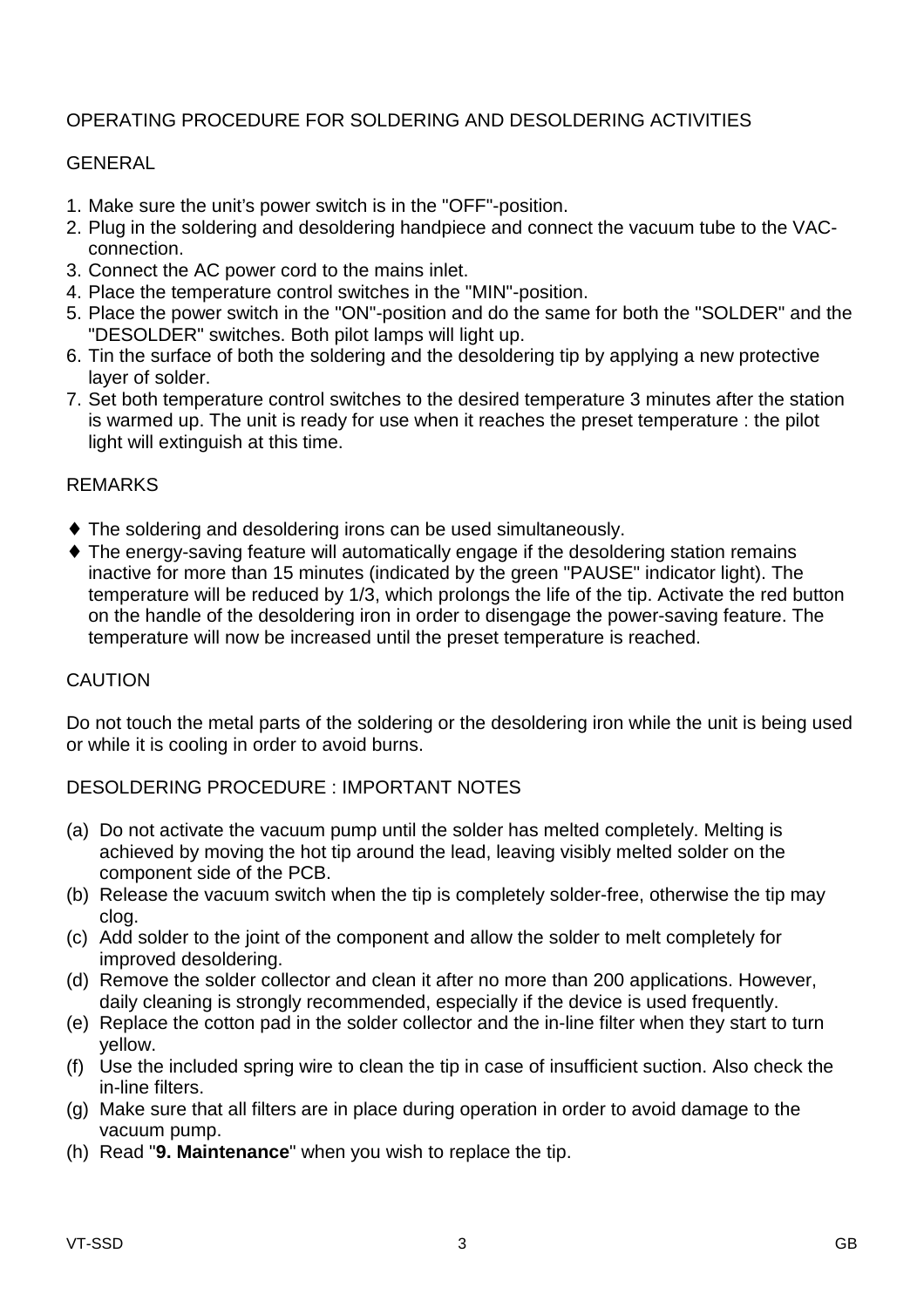#### SOLDERING ACTIVITIES : IMPORTANT NOTE

Do not use temperatures in excess of 410°C (770°F) for normal soldering and desoldering purposes. The device can be used at higher temperatures for short periods of time. EXERCISE GREAT CAUTION WHEN DOING SO.

#### **6. Common Causes for Tip Failure**

- The temperature of the tip exceeds 410°C (770°F)
- The tip is not sufficiently tinned
- Wiping the tip on a surface with a high sulphur content or on a dirty or dry sponge
- Contact with organic or chemical substances such as plastic, resin, silicone and grease
- Impurities in the solder and/or a low tin content

#### **7. Maintenance Tips for Tips**

The soldering and desoldering irons use extremely high temperatures. Make sure that the unit is switched off for maintenance purposes.

Remove the tip and clean it after heavy or moderate use. We recommend cleaning the tip daily if the station is used frequently. Remove excess solder in the tip retaining assembly to prevent the tip from clogging.

The supplied soldering and desoldering tips are made of copper covered with a layer of iron. They will retain their projected life span if used properly.

- Always tin the tip before returning it to the holder, prior to turning off the station or to storing it for long periods of time. Wipe the tip on a wet sponge or use our tip cleaner (ref. VTSTC) before activating the device.
- Using excessive temperatures (more than 400°C or 750°F) will shorten the life span of the tip.
- Do not exercise excessive pressure on the tip while soldering and/or desoldering, as this may cause damage to the tip.
- Never clean the tip with a file or with abrasive materials.
- Do not use flux containing chloride or acid. Use only resinous fluxes.
- If an oxide film has formed, you should remove it by buffing carefully with a 600-800 grit emery cloth or by using isopropyl alcohol and consequently applying a new protective layer of solder.
- Place both temperature control switches in the minimum position and place the main power switch in the "ON"-position.
- Set the temperature of the soldering tip for 250°C (482°F) and put the temperature control switch for the desoldering tip in the minimum position. Apply a new protective layer of solder when the tip has reached 250°C (482°F).
- Install the desired temperature after allowing the unit to idle at 250°C for three minutes. The station will be ready for use once the installed temperature is reached.

#### IMPORTANT

Remove and clean the tip daily. Remove excess solder from the barrel nut assembly when installing a new tip, otherwise the tip may be fused to the heating element or to the retaining assembly.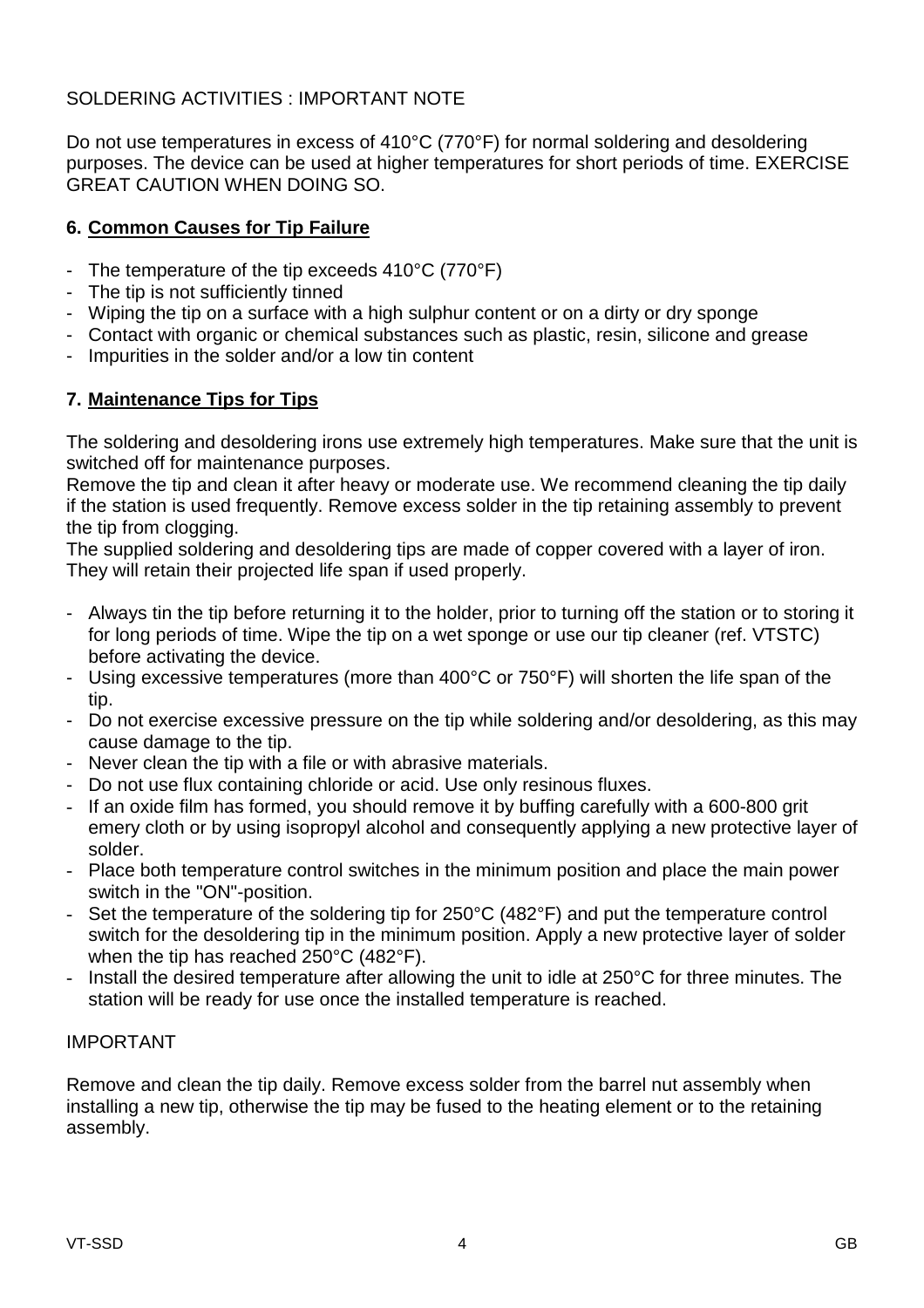#### **8. Loss of Suction : Possible Causes**

Use the procedure outlined below to determine whether the loss of suction is due to the tip, to the solder collector, the tube or the in-line filters.

- CAUTION : THE MAIN POWER SWITCH SHOULD BE IN THE "OFF"-POSITION BEFORE ATTEMPTING THESE PROCEDURES. THIS WILL ALLOW THE DEVICE TO COOL.
- a) disconnect the vacuum tube from the fitting on the front panel. Place your finger over the hole and depress the vacuum switch. You should now have a strong vacuum. If not : return the station to the point of sale to have the pump repaired.
- b) disconnect the in-line filters from the iron assembly. Depress the vacuum switch, replace the filling of the in-line filters if there is little suction or if the filters are discoloured.
- c) Remove the solder collector from the desoldering iron assembly, place your finger over the hole and depress the vacuum switch. Clean or replace the collector tube in case of insufficient suction.
- d) Depress the vacuum switch and clean the tip with the included spring wire if there is no suction. Read "**10. Cleaning Procedure for Clogged Tips**".

#### **9. Maintenance**

Desoldering tips can be replaced simply by unscrewing the barrel nut assembly. Turn off the station and allow it to cool first. Damage to the soldering station may occur if the system is left on and the removed tip has not been replaced.

After removing the tip, you should blow out any oxide dust that may have formed in the tip receptacle. Be careful not to get dust in your eyes. Replace the tip and tighten the screw. Pliers can be used to avoid contact with hot surfaces BUT SHOULD BE USED WITH CAUTION because overtightening may cause damage to the element or fuse the tip to the element.

#### **10. Cleaning Procedure for Clogged Tips**

CAUTION : BE VERY CAREFUL NOT TO BURN YOUR FINGERS WHEN CLEANING THE TIP.

- 1. Move the spring wire (included) back and forth in order to clean the tip.
- 2. Raise the temperature of the heating element to allow the clogged solder to melt. Clean the tip by sliding the spring wire up and down until the passage is clear (see fig. 1)
- 3. Unscrew the barrel nut assembly (fig. 2 & 3).
- 4. Use a pair of pliers to remove the tip (fig. 4 & 5).
- 5. Reinsert the stainless tube in the heating element to melt the solder, as shown in fig. 6. This will take approximately 5 seconds.
- 6. Remove the stainless tube and shake loose the molten solder. The tip should now be unclogged (fig. 7). Put the tip back in place and screw down the barrel nut assembly. Do not screw it down too tightly !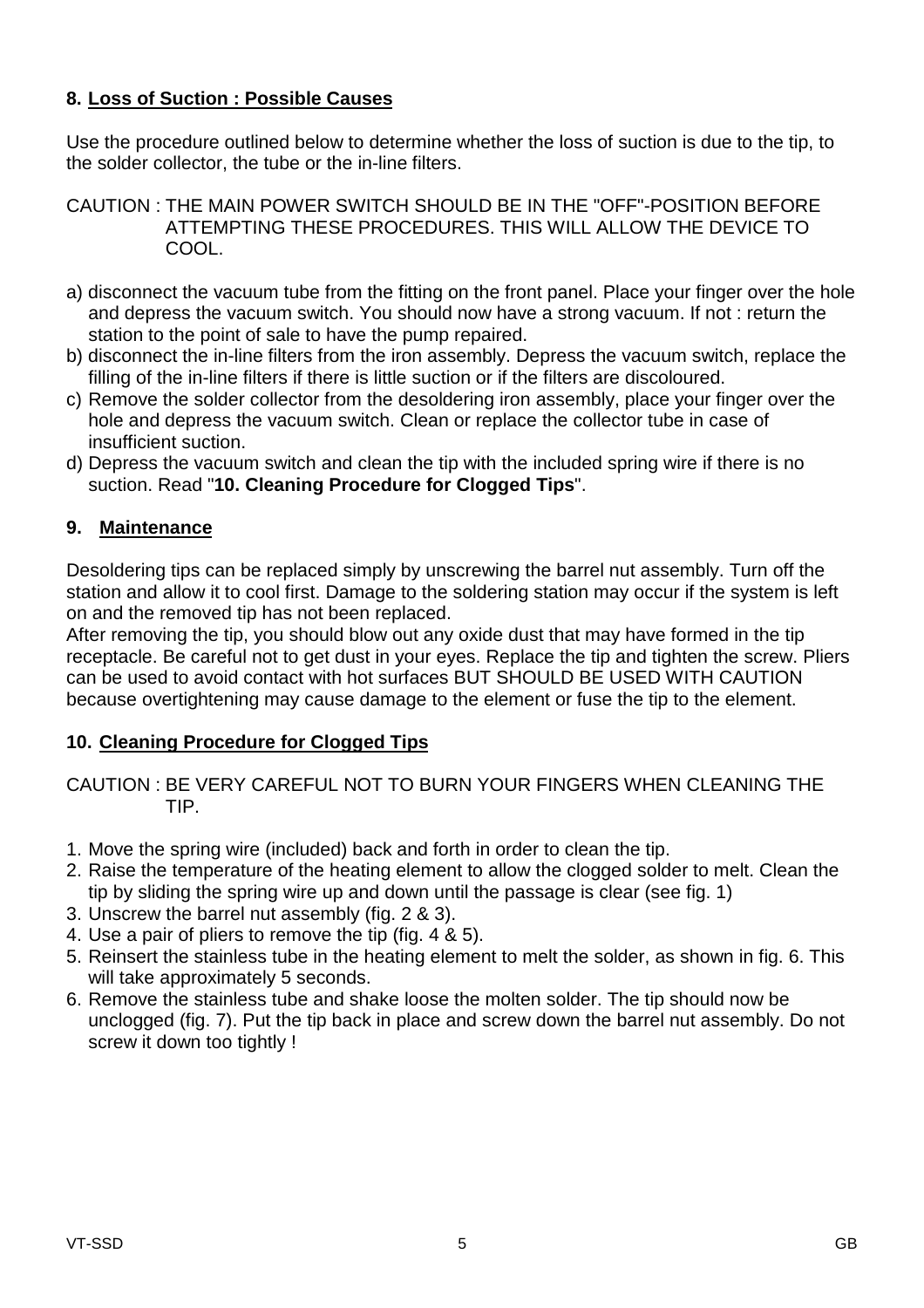

#### **11. Procedure for Cleaning the Solder Collector**

CAUTION : Put the main power switch in the "OFF"-position and allow the device to cool first.

- 1. Hold the soldering iron as shown in fig. 8. Press and turn the switch at the butt of the iron.
- 2. Be careful not to burn your fingers on the glass solder collector as you slide it free (see fig. 9).
- 3. Point the collector towards the ground (see fig. 10) while shaking lightly to free the excess solder. Do this frequently to keep the station in proper working order.
- 4. Remove the cooling strip with a pair of pliers (fig. 11 & 12).
- 5. Clean the cooling strip and the glass collector with a wire brush (included).





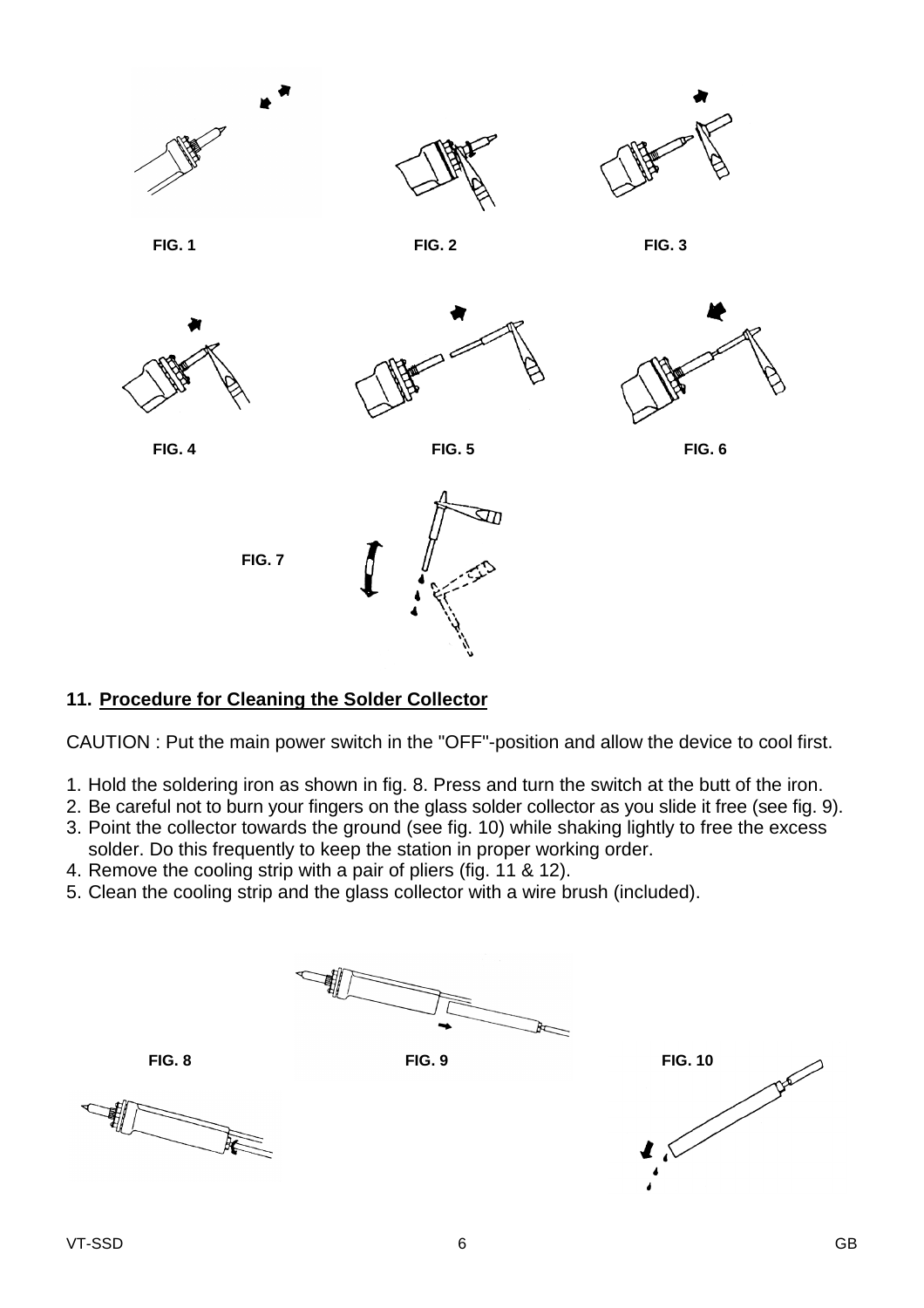



#### **12. Replacement of Filters**

- a. FILTER OF THE SOLDER COLLECTOR (DESOLFILT)
- 1. Make sure that the iron and the filter have cooled sufficiently.
- 2. Point the soldering iron slightly upwards while pressing and turning the red switch on the butt of the iron.
- 3. Remove the solder collector (fig.9).
- 4. Disassemble the solder collector (fig. 13 & 14).
- 5. Remove the old filter and replace it with a new one (fig. 15 & 16).



#### b. IN-LINE FILTERS

1. Unscrew the in-line filters and pull the two pieces apart (fig. 17 & 18).